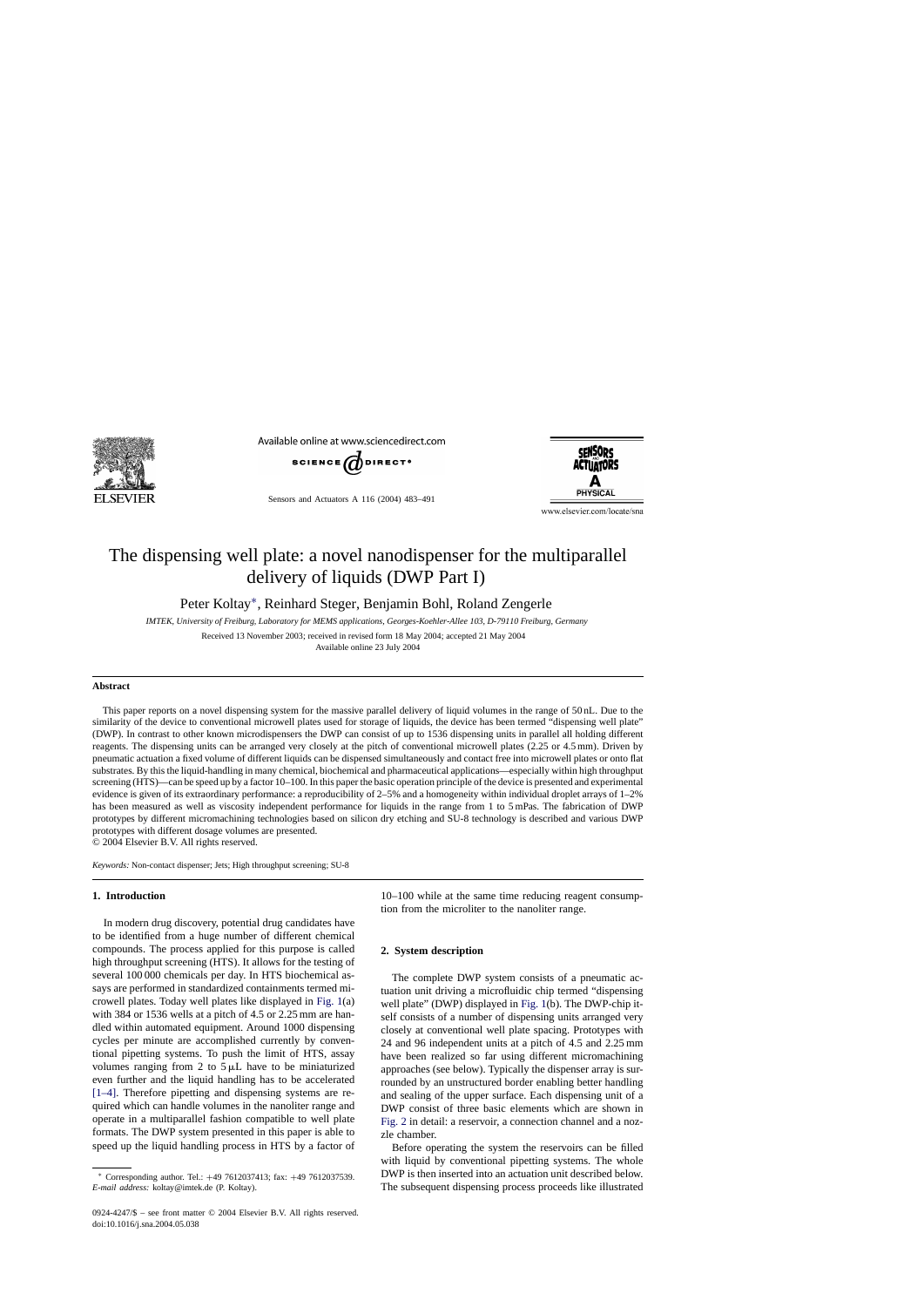<span id="page-1-0"></span>

Fig. 1. (a) Conventional microwell plate with 384 wells at pitch of 4.5 mm, (b) photograph of a DWP-prototype with 96 dispensing units at a pitch of 2.25 mm micromachined in silicon and Pyrex glass.



Fig. 2. SEM micrograph of: (a) a single dispensing unit of the DWP micromachined in silicon, (b) a close up of the nozzle chamber.

in Fig. 3: due to capillary forces the nozzle chambers are always filled completely via the connection channels from the reservoirs (Fig. 3(b) and (c)). By applying a pressure pulse to the whole upper surface of the DWP the liquid contained in the nozzle chambers is driven out completely (Fig. 3(d) and (e)). Since reservoir and nozzle chamber are exposed to the same pressure head no pressure driven flow occurs within the connection channel. Thus essentially the volume confined in the nozzle chamber is dispensed. No flow through the connection channel occurs during jet ejection which accounts for the high accuracy and robust performance of the device. After switching off the driving pressure, the nozzle chambers refill again from the reservoirs by capillary forces (Fig. 3(f)). Therefore multiple dispensing cycles are possible.



Fig. 3. Schematic illustration of the DWP working principle: (a) filling of the DWP, (b) capillary priming of the nozzle, (c) DWP ready for dispensing, (d) actuation of the DWP by pneumatic pressure, (e) complete depletion of the nozzle chamber during jet ejection, and (f) refilling by capillary forces.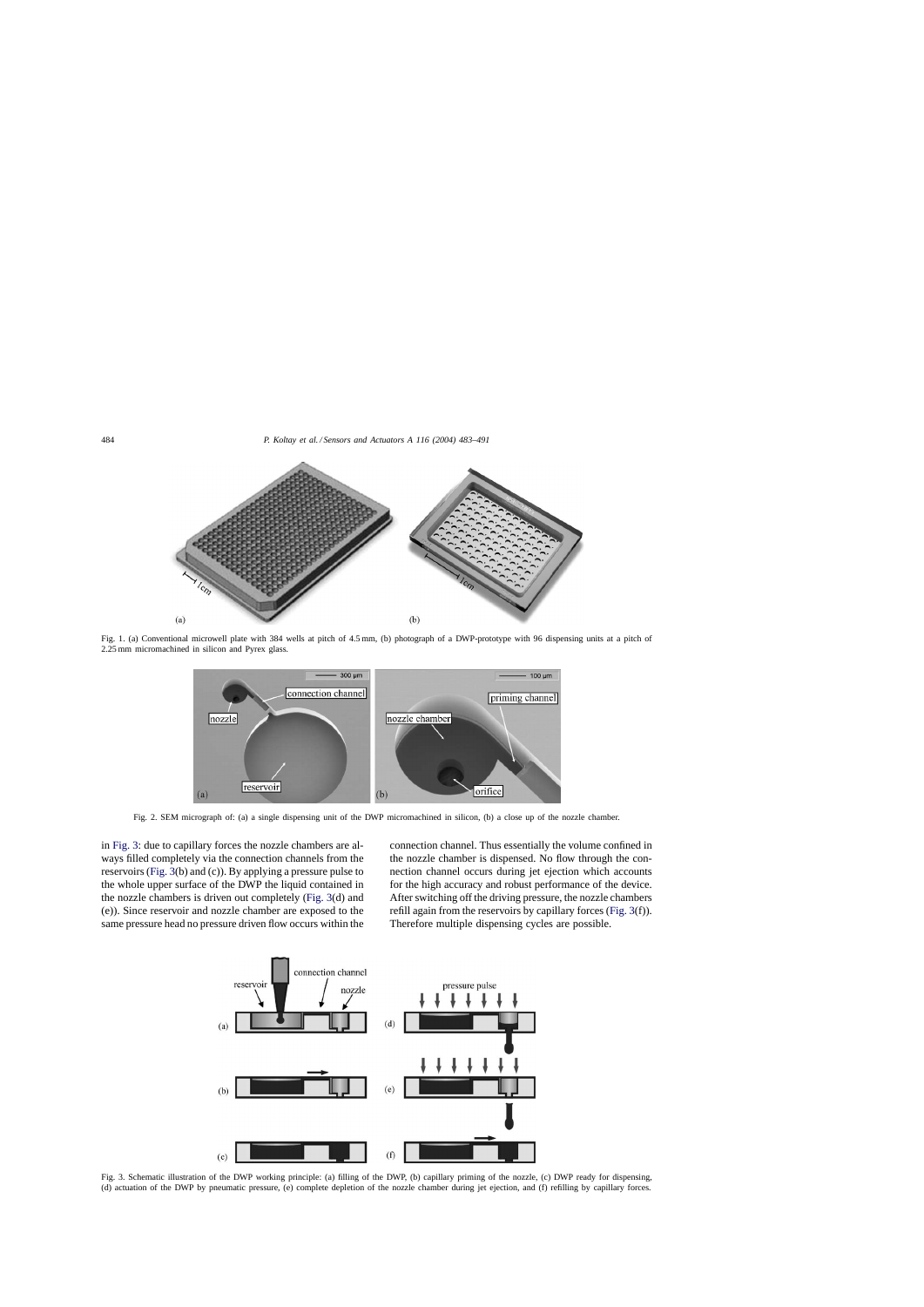<span id="page-2-0"></span>

Fig. 4. Dosage volume of dimethylsulfoxide (DMSO) as a function of pressure head and pulse duration. Compared are the values for the DWP prototype displayed in [Fig. 5\(a\)](#page-3-0) (hollow symbols) and a pressure controlled dispenser concept consisting of a well with a orifice in the bottom without capillary channel (full squares).

Due to this unique working principle the DWP performs as a fixed volume dispenser. The dosage volume is mainly determined by the geometrical volume of the nozzle chamber, and it is hardly affected by liquid properties and external parameters like pressure head and duration. Thus basically the machining precision of the fluidic structures—especially the nozzle chamber—determines the dispensing accuracy. Therefore the DWP method is much more robust and accurate, than for example, a purely pressure controlled dispenser: imagine for example, a dispenser consisting of a reservoir with a small hole drilled into its bottom. If this device is driven by a pneumatic pressure similar to the DWP, the dispensed volume is extremely sensitive to the driving pressure and liquid properties. Experiments with such a type of dispenser have been conducted, and the results displayed in Fig. 4 (black squares) clearly state a strong dependence of the dosage volume on the pressure head. In contrast to this the dosage volume of the DWP is independent on pressure head and pulse duration. The same experiment conducted with a DWP prototype as displayed in Fig. 4 exhibits no dependence of the dosage volume on the pressure pulse. The same dosage volume has been obtained for pressure heads between 10 and 30 kPa and pulse durations between 10 and 30 ms. The dosage volume also corresponds very well to the geometrical volume of the nozzle chamber of about 50 nL in that case. Thus essentially the liquid contained in the nozzle chamber has been dispensed. This proves the described working principle and also the robustness of the method. The small scattering of the data in Fig. 4 is explained by the error of the measurement of about 7%.

#### **3. Fabrication technology**

#### *3.1. Fabrication requirements*

Though the working principle of a DWP is quite simple, which generates its robust performance, the fabrication of DWP-type dispensers is not trivial. The main challenges with respect to fabrication are:

- 1. The nozzle chambers have to be machined very precisely within a few micrometer tolerance, because their dimensions essentially determine the dosage volume.
- 2. A high yield is indispensable because if one dispensing unit out of an array (typically 384 or 1536 individual units) fails the whole chip must be rejected.
- 3. Usually the DWP and the target well plate have the same format of arraying dispensing units and wells. This means up to 1536 dispensing units with feature sizes down to  $50-100 \mu m$  have to be manufactured on a large area of approximately  $8 \text{ cm} \times 12 \text{ cm}$ .
- 4. The applied materials must be stable against aqueous solutions and DMSO, which are the most prominent solvents used in HTS-applications. This restricts the use of plastic materials severely.
- 5. A DWP should be ideally about 1–5 mm thick to accommodate an appropriate liquid reservoir of  $5-20 \mu L$  or if requested even bigger.
- 6. The whole device preferably for many medical and pharmaceutical applications needs to be disposable which requires the use of cheap materials (e.g., plastics).

These fabrication requirements cannot be met by conventional silicon micromachining, because of the thickness requirement and the material's price. Therefore low cost production processes have to be developed for mass fabrication. In principle injection molding or hot-embossing would be ideal fabrication methods for large volume production. But creating the through holes in a massive parallel way as required is still an unresolved issue with these technologies.

Despite of the mentioned constraints silicon micromachining has been applied for the fabrication of the first prototypes for proof of principle due to its simplicity. Later on an alternative fabrication method based on SU-8 has been investigated which might be optimized to yield a low cost production process for full size DWPs.

## *3.2. Fabrication of silicon prototypes*

For experimental validation of the DWP method first prototypes were fabricated by silicon micromachining. The functional elements, i.e., the reservoirs, the channels and the nozzles, were realized by deep reactive ion etching (DRIE). The DWP chips were enforced by a Pyrex frame for mechanical stability. The silicon chip and the Pyrex frame were connected by anodic bonding [\[5\].](#page-8-0) Prototypes with 96, respectively, 24 dispensing units at a pitch of 2.25 mm with reservoir volumes around 800 nL and dosage volumes around 50 nL have been fabricated (see [Figs. 1\(b\) and](#page-1-0) [5\(a\)\).](#page-1-0) Typical dimensions of the chips are summarized in [Table 1.](#page-3-0)

The applied fabrication process is illustrated in detail in [Fig. 6.](#page-3-0) A 4 in. silicon wafer with a thickness of  $525 \mu m$  is oxidized double sided by a wet oxidation process. First the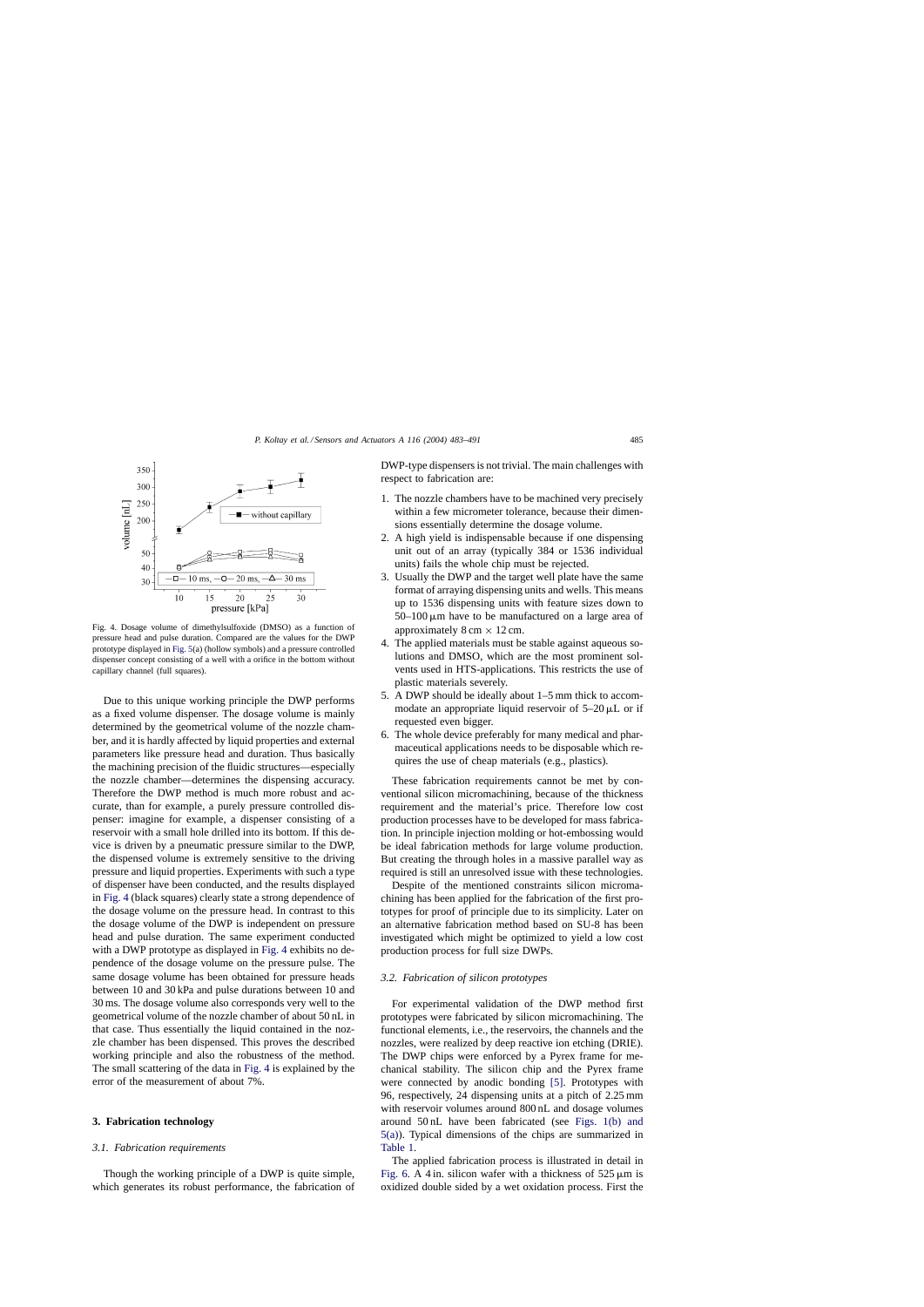<span id="page-3-0"></span>

Fig. 5. Fabricated DWP prototypes: (a) silicon prototype with 24 dispensing units at a pitch of 2.25 mm, (b) silicon/SU-8 prototype with 96 dispensing units at a pitch of 2.25 mm, and (c) silicon/SU-8 prototype with 24 dispensing units at a pitch of 4.5 mm.

Table 1 Typical dimensions of the silicon prototypes

| Reservoir          |            |
|--------------------|------------|
| Volume (nL)        | 800        |
| Connection channel |            |
| Length $(\mu m)$   | 150-3800   |
| Height $(\mu m)$   | $40 - 425$ |
| Width $(\mu m)$    | $50 - 200$ |
| Nozzle chamber     |            |
| Depth $(\mu m)$    | 425        |
| Diameter $(\mu m)$ | 385        |
| Nozzle orifice     |            |
| Depth $(\mu m)$    | 100        |
| Diameter $(\mu m)$ | $50 - 200$ |
|                    |            |

oxide layer on the reservoir side is structured by a standard lithographic process and a wet etching process using buffered hydrofluoric acid (HF) (a). This layer is used as an etch mask for the connection channels later on. Then a structured photoresist is prepared on top of the oxide defining the reservoirs and the nozzle chambers. These are subsequently etched  $325 \mu m$  deep by deep reactive ion etching (DRIE) (b) and (c). After removal of the photoresist a second dry etching process is performed  $100 \mu m$  deep to realize the connection

channels between the reservoirs and the nozzle chambers (d). The oxide layer structured in (a) acts as etch mask. After the removal of silicon oxide the reservoir side of the DWP chip is finished (e). To create the nozzle orifice the whole wafer is oxidized again (f). The oxide layer is opened at the back side of the wafer by standard lithography and a dry etching process. The nozzle orifices are afterwards etched by DRIE. Both resist and oxide layer act as etch mask on the nozzle plate. The oxide layer on the upper side of the wafer forms the etch stop layer (f). After the removal of the oxide layers by wet etching in buffered-HF (g) the DWP chips are enforced by a Pyrex frame through anodic bonding and diced subsequently.

### *3.3. Prototypes manufactured in SU-8 hybrid technology*

To embark upon the long-term objective of a disposable DWP device a hybrid process based on SU-8 has been investigated. The fabrication technology applied to produce DWP prototypes like the ones displayed in Fig. 5(b) and (c) makes use of a multilayer structure of the photodefinable epoxy SU-8 on a silicon wafer. The nozzle orifices are fabricated in the silicon wafer, while the other structures like



Fig. 6. Fabrication process used for the silicon prototypes.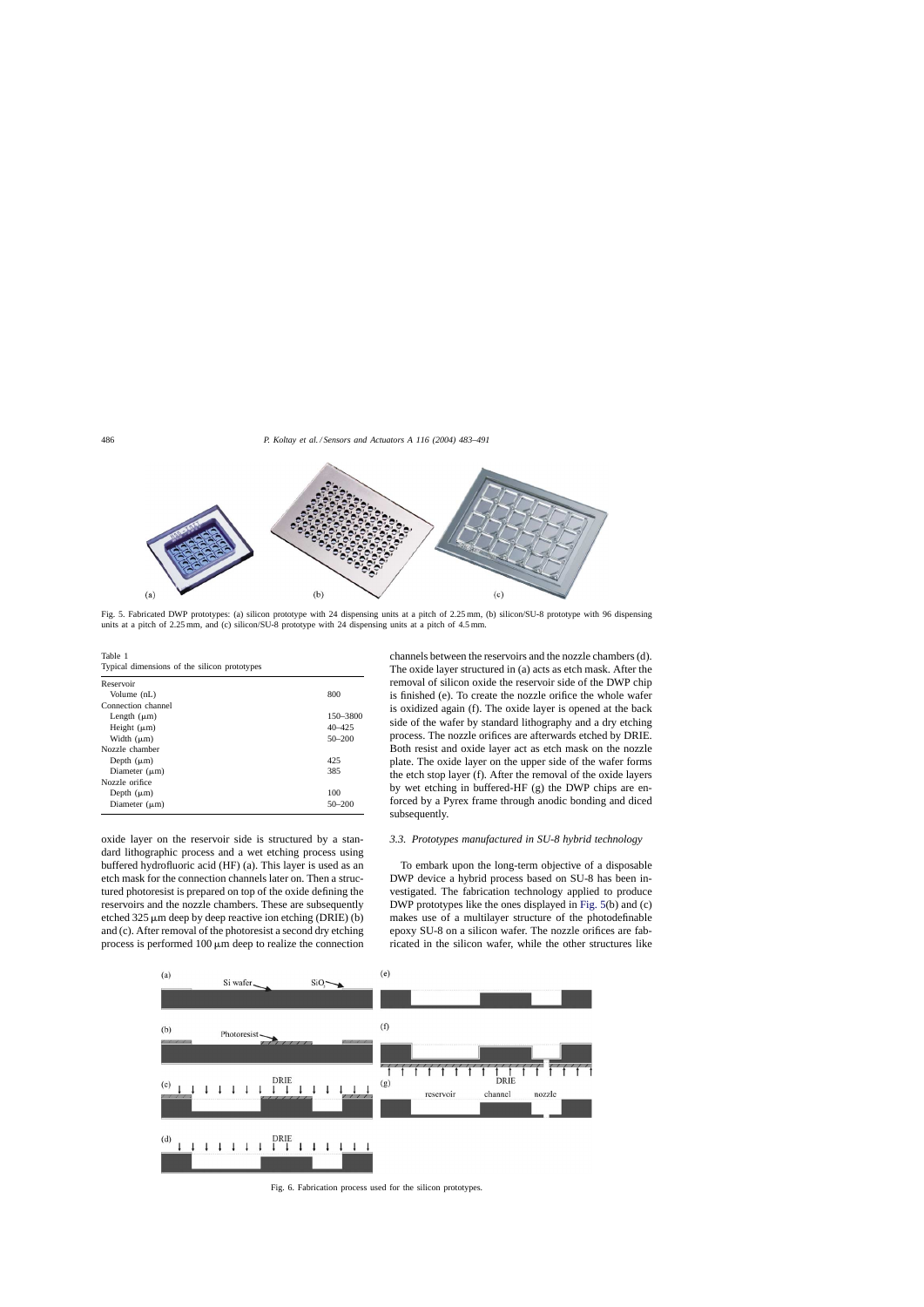

Fig. 7. Description of the SU-8 fabrication process.

reservoir, connection channel and the upper part of the nozzle chambers consist of SU-8 as functional material. SU-8 technology is compatible with standard silicon processing conditions and multilayer structures can be patterned with standard mask aligners. The applicability of SU-8 as a functional material for microfluidic structures and its stability against aqueous solutions and DMSO have been demonstrated before [\[6–9\].](#page-8-0)

For the shown prototypes silicon has been used as nozzle plate due to its availability in our lab. But in principle also (cheaper) polymer materials can be applied, if sufficiently precise nozzles can be manufactured. In the presented case the silicon nozzle plate has been realized by reactive ion etching like for the silicon prototypes. The orifices were etched through a whole  $380 \,\mu m$  Si wafer arranged in an array of 2.25 mm, respectively, 4.5 mm pitch. A silicon oxide layer acts as the etch stop (a). Onto this oxide layer the reservoirs, the channels and the nozzle chambers can be fabricated using SU-8 technology. The complete SU-8 process is sketched in Fig. 7: we have used NanoTM SU-8 100 from MicroChem Inc. [\[10\].](#page-8-0) First a  $200-600 \,\mu m$  thick layer of the SU-8 is spin coated onto the structured silicon wafer (b). An extended pre-bake is performed at 115 ◦C to increase the viscosity of the SU-8, because solvent contained in the SU-8 is vapourized. Thus gravity leads to annihilation of the edge bead and other possible variations of the layer thickness. Cooling down with a slow temperature ramp between 60 and  $50^{\circ}$ C allows the polymer molecules to re-crystallize and reduces the mechanical stress in the layer. After pre-bake the reservoirs and nozzle chambers are exposed into the SU-8 (c). By spin coating a second layer of SU-8 (50–100  $\mu$ m) – the layer for the connection channels – is created (d). After an other pre-bake both SU-8 layers are exposed and a post-bake is performed (e). Subsequently both SU-8 layers are developed simultaneously. Finally the silicon oxide layer, which covered the nozzle orifices is removed inside the nozzle by a wet etching process (f).

## **4. Experimental characterization**

To drive the micromachined DWP-chips a prototype actuation unit has been constructed, which consists mainly of a pressure chamber that can be pressurized by two pneumatic valves. A sketch as well as a picture of this unit and a herewith dispensed array of DMSO are displayed in [Fig. 8.](#page-5-0) Using this actuation unit experiments have been carried out to characterize the dispensing performance of the various DWP-prototypes.

## *4.1. Gravimetric measurements*

The presented DWP prototypes have been intensively characterized by gravimetric measurements. The overall dispensed mass has been measured with a microbalance accounting for systematic errors due to evaporation or adsorption. From this data the mean dosage volume per channel has been calculated. In order to prove the working principle the influence of pressure head and pulse duration on dosage volume was studied. The results of these experiments (cf. [Fig. 4\)](#page-2-0) support the assumption, that essentially the volume contained in the nozzle channel is dispensed and no significant flow from the reservoir occurs during dispensing. No pressure dependence of the dosage volume has been detected which proves the fixed volume dispensing concept.

Using a solution of water with 0.005% surfactant (Nonidet, P40 Substitute from Fluka) and DMSO as dosage media the reproducibility for the DWP prototypes displayed in [Fig. 5\(b](#page-3-0)) and (c) has been determined. The surfactant has to be added to the water because the contact angle of water on SU-8 is close to 90◦, which hampers reliable self priming. By adding Nonidet the wetability could be enhanced and a reliable priming of the nozzles could be achieved. The average dosage volumes per dispensing unit displayed in [Fig. 9,](#page-5-0) as a series of consecutive shots shows, that identical volumes are obtained for the differ-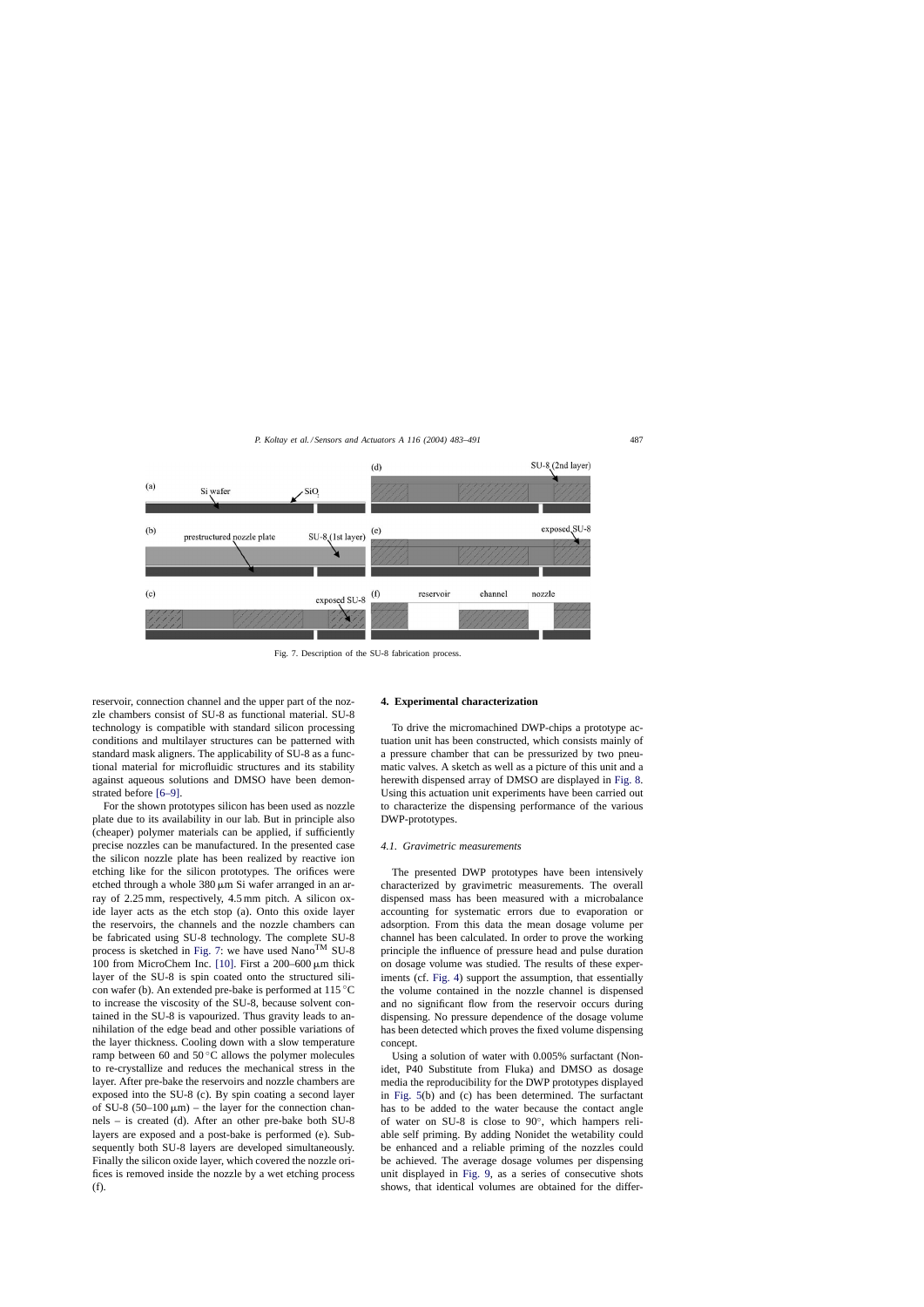<span id="page-5-0"></span>

Fig. 8. (a) Schematic of the actuation unit, (b) close up of DWP inserted into the pressure chamber, and (c) array of approximately 50 nL dispensed DMSO droplets.

ent liquids. This observation supports the fixed volume dispensing concept outlined before. Therefore, it can be expected that also other solvents can be dispensed with similar accuracy.

Furthermore the experiments especially exhibit a good reproducibility of around 3% in all cases. In combination with the robustness of the method discussed before, this constitutes the basis for the excellent performance of the DWP. The main difference between the DWP-prototypes with 24 dispensing units (384 format), respectively, 96 dispensing units (1536 format) is given by the fact, that for the 1536 format the reservoir depletion sets in much earlier. The reservoir volume of the 96 channel prototypes of about 800 nL is depleted within 16 shots, while the larger reservoirs of the 24 channel devices of more than  $6 \mu L$  enable continuous dispensing. Therefore one important goal for the further optimization of the 1536 format is to enhance the SU-8-thickness from 500  $\mu$ m to more than 1000  $\mu$ m to be able to accommodate more liquid.



Fig. 9. Reproducibility of the dispensing process for DMSO and water.

## *4.2. Jet quality*

Based on the gravimetric experiments discussed so far only statements regarding the average dosage volume per dispensing unit are possible. In order to find out if the jet generation occurs homogenously over all nozzles stroboscopic imaging has been applied. Pictures of the orifice array have been taken at different times after starting a repeated dispensing process with a frequency of 1 Hz which are displayed in [Fig. 10. I](#page-6-0)n the photographs three neighboring orifices are visible in the focal plane. It can be seen clearly, that the jet generation proceeds reproducibly and homogenously. At a nominal pressure head of 20 kPa the jets escape from the  $100 \mu m$  wide nozzles at a speed of approximately 1.6 m/s and terminate in a spray of liquid after jet tear off. This is due to the fact, that the density of air is much smaller than the density of the used liquids, which causes a high-speed air flow after jet tear off. Due to the Venturi effect this air flow generates a spray which transports liquid out of the nozzle. How much liquid is transported with the spray is essentially determined by the nozzle shape as discussed in more detail in [\[11\].](#page-8-0)

Though the spray effect degrades the jet quality, the dosage accuracy is hardly affected. Even the droplets generated on a flat substrate like displayed in Fig. 8(c) typically do not exhibit any satellites if the distance to the DWP during dispensing is small enough (approximately  $<$ 1 mm). In this case the narrow opening angle of the spray causes all sprayed droplets to rejoin the leading part of the liquid on the substrate. Another unintended side effect of the spraying is the formation of a corona of droplets around the orifices on the nozzle plate (see [Fig. 10\).](#page-6-0) This is presumably due to the electrostatic charging of the droplets during the ejection process and might cause degradation of the surface properties or cross contamination during extended use of the DWP. Therefore the reduction of the spray effect is a major target for further optimization.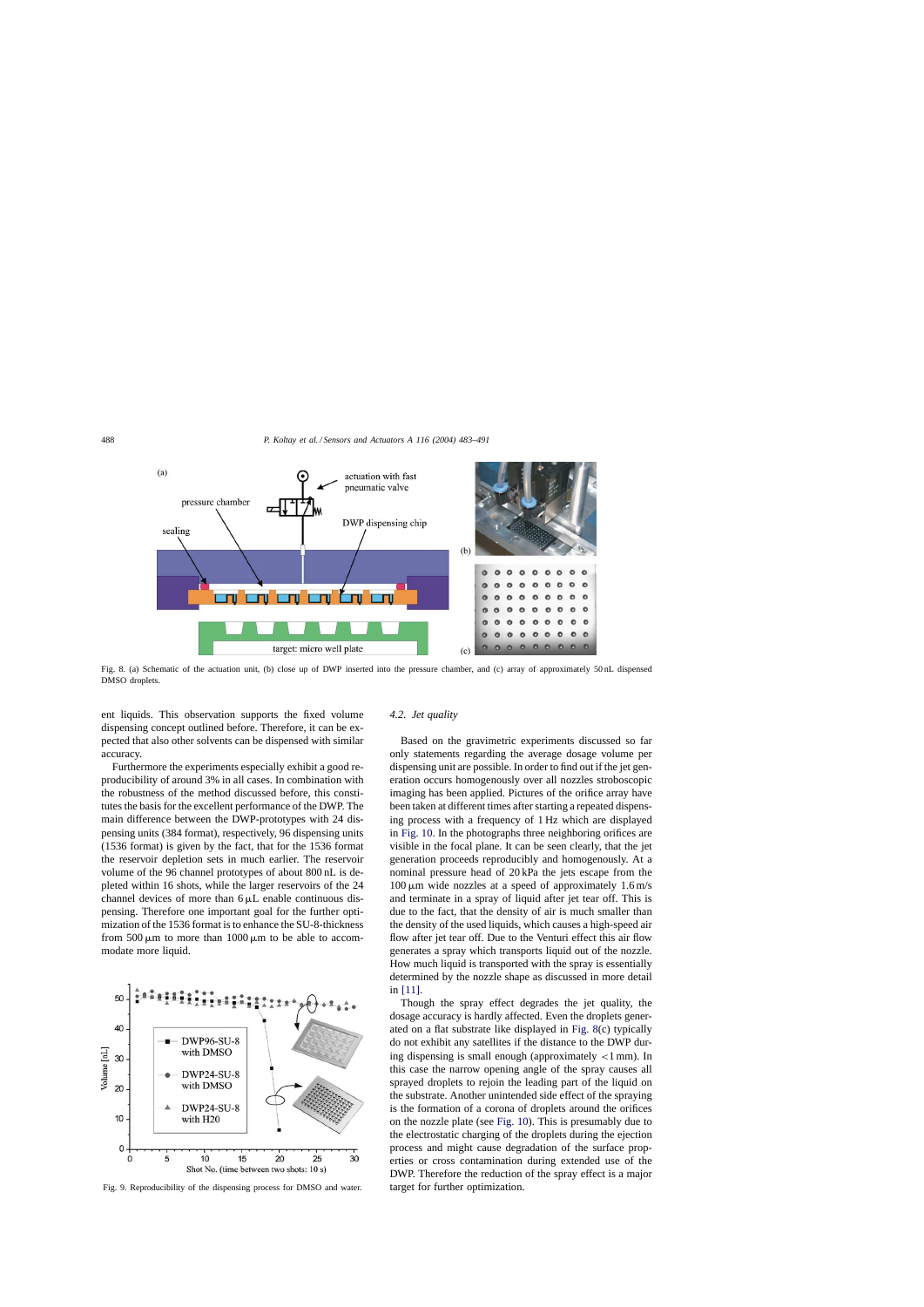<span id="page-6-0"></span>

Fig. 10. Stroboscopic images of the jet ejection from three nozzles of a DWP at successive points in time (dispensed medium: DMSO). The jets visible right above the orifices are just mirror images of the real jets moving downwards.

#### *4.3. Bio-chip reader measurements*

In order to derive a statistics of the droplet distribution within a simultaneously dispensed droplet array, measurements with a bio-chip reader (type: LaVision BioTec BioAnalyzer 4F) have been conducted. DMSO has been labelled with Dye630 (0.2 mol/L, emitting at 630 nm) and has been dispensed onto a glass slide using the DWP prototype displayed in [Fig. 5\(a](#page-3-0)). Due to the fact, that DMSO is hygroscopic, the droplets on the slide do not dry and the fluorescence signal is correlated very well with the droplet volume. This has been proven by a prior calibration. The calibration has been carried out by dispensing a series of volumes from 5 to 60 nL with a single channel NanoJet-type nanodispenser [\[12\]. T](#page-8-0)he dispenser itself has been calibrated before by gravimetric measurements. Thus the volume of the dispensed droplets was accurately known. Then the same volumes have been dispensed onto a glass slide and the fluorescence picture displayed in Fig. 11(a) has been

taken. By integrating the total signal over each spot and applying a linear fit, the slope of the calibration curve has been determined to be  $77873 \pm 687$  counts/nL.

Based on the calibration the absolute volume of the individual droplets dispensed by a 24 channel DWP has been determined. The fluorescent image of the array spotted onto a glass slide is displayed in Fig. 11(b). The picture shows, that the homogeneity of the dispensing process and also the quality of the droplets is very good. An equal signal distribution without satellite droplets can be observed. The quantitative analysis reveals that an excellent CV of 1% could be obtained. The determined mean volume of 42.9  $\pm$  0.6 nL is slightly smaller than the values obtained by gravimetric measurements  $(48 \pm 3.5 \text{ nL}, \text{cf. Fig. 4})$ . The small systematic deviation of the measurements might be attributed to a slight drift of the camera signal over time. To avoid this source of systematic error the calibration should be better performed on the same slide as the measurement (i.e., taking the pictures in Fig. 11(a) and (b) si-



Fig. 11. (a) Fluorometric image of a 5–60 nL droplet series and corresponding calibration line dispensed with NanoJet, (b) fluorometric image of a droplet array dispensed by a DWP-prototype and corresponding volumes per droplet.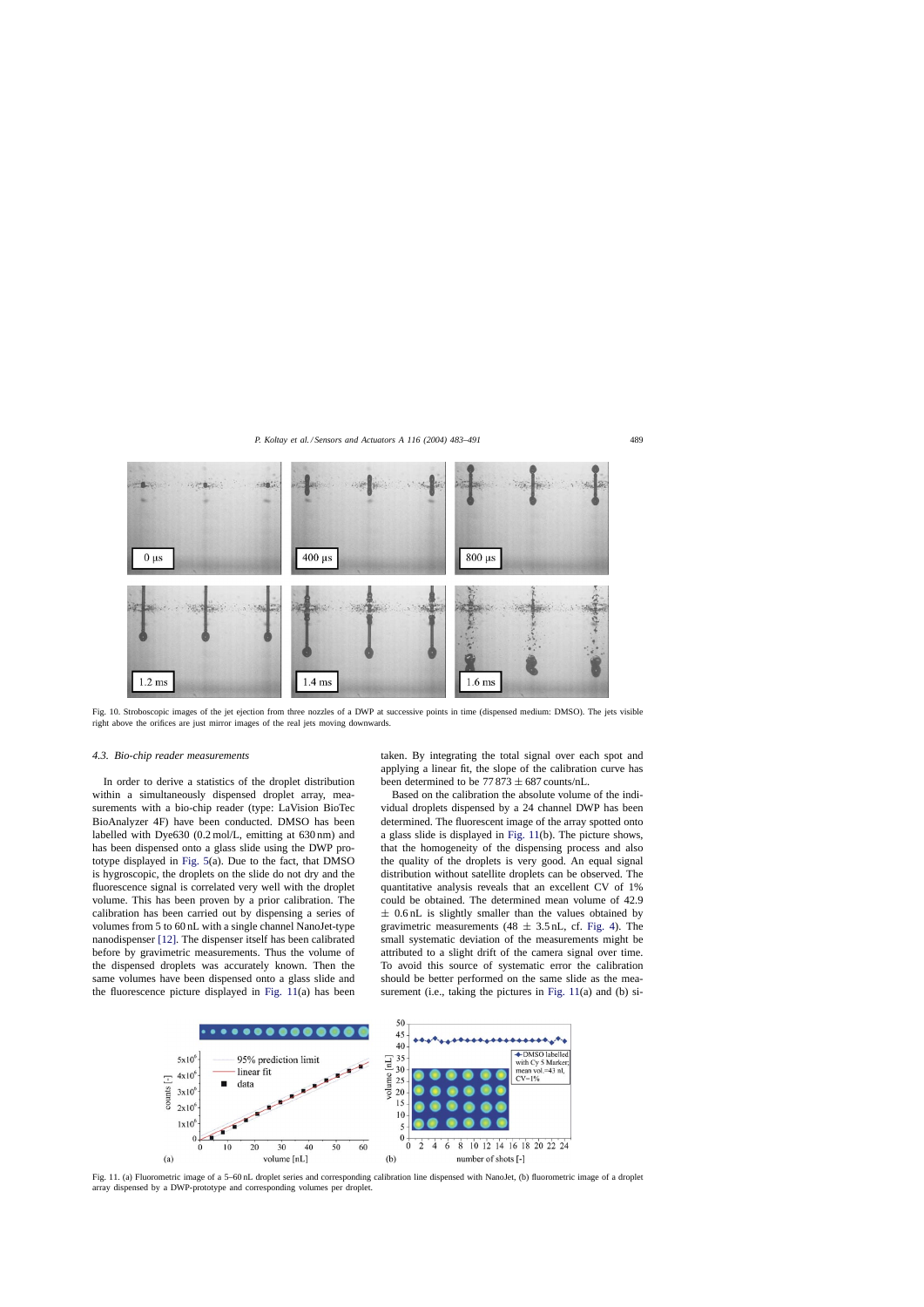multaneously). Compared to the gravimetric measurements the fluorometric method provides more information and is much more accurate (relative error of 1.3%) but also more complicated. It is furthermore restricted to hygroscopic liquids, otherwise a precise evaporation control would be required.

#### *4.4. Plate reader measurement*

The ultimate application the DWP has been designed for is the filling of well plates with nanoliter quantities. Therefore the performance when dispensing into well plates has been studied using fluorometry, which is a common technique in HTS to read out the results of assays performed in well plates. In the present case this is however a very difficult task because on the one hand commercial plate readers require at least volumes of  $2-5$   $\mu$ L to be able to read the fluorescent signal in a well plate. Thus the volume of interest (e.g., 50 nL) forms only about 1–2% of the total assay volume. On the other hand the filling of the well plates with  $2-5 \mu L$  by standard liquid handling equipment already causes an error of about 2–5% (CV over a well plate) corresponding to an absolute value of 40–250 nL. This results in a signal to noise ratio of <1. Therefore extra care has to be taken to filter the signal of interest out of the measured noise. A method for this specific purpose has been developed. It relies on the use of two different dyes and an extra calibration of the assay volume before dispensing the nanoliter volumes, which is very tedious. Despite the large effort the method is not very reproducible and accurate. Therefore the following results of experiments performed in well plates should be interpreted only qualitatively.

Measurements have been carried out using the silicon DWP prototype with 96 wells (cf. [Fig. 1\(](#page-1-0)b)), a Wallac Victor<sup>2TM</sup> plate reader [\[13\]](#page-8-0) and a Cartesian synQuad system [\[14\].](#page-8-0) The experimental procedure has been like follows: first a 1536 well plate has been prepared by filling a segment of 96 wells each with  $5 \mu L$  of DMSO labelled with the dye Umbelliferone (50  $\mu$ mol/L, emitting at a wavelength of 460 nm) using the Cartesian synQuad dispensing system. Then the fluorescence signal of the Umbelliferone has been determined using a Wallac Victor<sup>2TM</sup> plate reader. From a volume calibration curve performed beforehand the volume contained in each well of the plate could be determined depending on the count signal of the fluorometry. Since the calibration process exhibited a pour reproducibility large systematic errors of the absolute measured volume dispensed with the synQuad system have to be suspected. Then a solution of another dye, Europium  $(0.36 \mu \text{mol/L} \text{ emitting})$ at 616 nm) in DMSO has been loaded into the DWP and was dispensed into the pre-filled 96 wells of the target well plate. The Europium counts correspond to the concentration of Europium in the final solution, which depends on the quality of dispensing the  $5 \mu L$  of DMSO with the synQuad system. By applying a correction procedure based on the signal obtained from the Umbelliferone reading the volume



Fig. 12. Volume distribution inside the well plate.

dispensed by the DWP could be determined in each well separately.

The results of these measurements are shown in Fig. 12. A good CV of the volume distribution over the 96 wells of the DWP of slightly  $<6\%$  could be achieved. Taking into account the much better results obtained with the chip reader equipment the reason for the higher CV might as well be found in the delicate and error prone experimental setup of the plate reader measurements. Nevertheless even a CV of 6% at a dosage volume of 50 nL is still excellent and sufficient for most applications. The experimentally determined volume of about  $50 \pm 5$  nL is in fair agreement with the gravimetric measurements but might suffer at the same time from systematic errors due to the described calibration problems.

### **5. Summary and outlook**

A novel method for massive parallel dispensing of liquids in the nanoliter range has been presented. The proposed DWP method has been studied experimentally using prototypes fabricated by different micromachining techniques. Their dispensing performance was successfully characterized by gravimetric and fluorometric experiments. The DWP prototypes were able to deliver fixed volumes of between 43 and 50 nL with a CV as low as 1% when dispensing an array of 24 droplets simultaneously onto a slide and measuring fluorescence with a bio-chip reader. Dispensing into well plates with a 96 channel prototype did yield a CV better than 6% measured with a Victor $2TM$  well plate reader.

The proposed DWP method has been proven to be very accurate, scalable, simple and robust. A reproducibility of the mean dosage volume of better 3% has been obtained by gravimetric measurements for all prototypes dispensing aqueous solutions or pure DMSO. The DWP-technology therefore has the potential to speed up the liquid handling